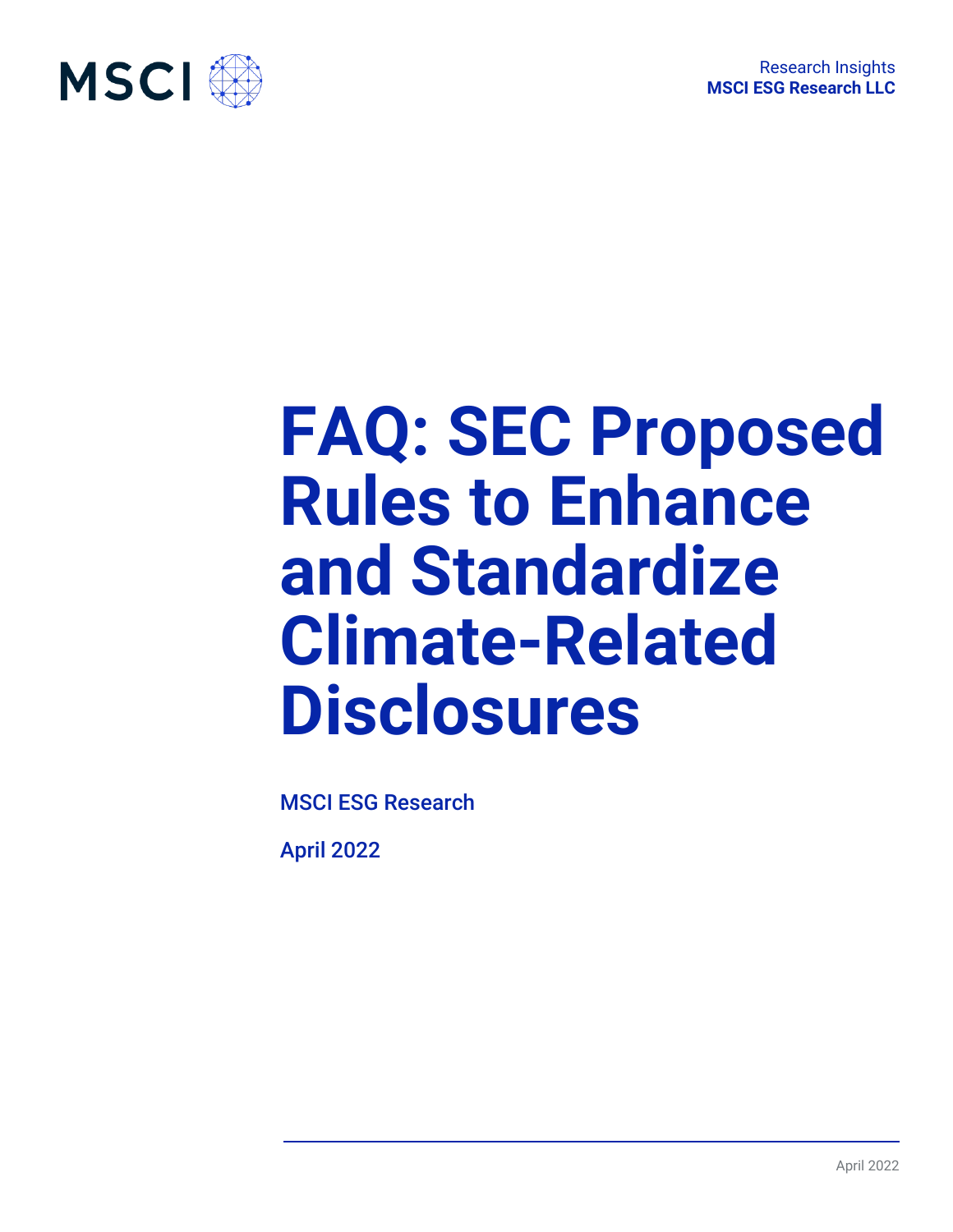

| <b>Contents</b> | What are the new proposed rule changes?                           | 3              |
|-----------------|-------------------------------------------------------------------|----------------|
|                 | Why is this important?                                            | 3              |
|                 | Who does this impact?                                             | 4              |
|                 | What do investors need to know?                                   | $\overline{4}$ |
|                 | What climate data and metrics are required under<br>the proposal? | 5              |
|                 | What is the timeline for reporting?                               | 6              |
|                 | What about scope 3 emissions?                                     | 6              |
|                 | How does it related to existing frameworks                        |                |
|                 | such as the TCFD?                                                 | 7              |
|                 | What happens now?                                                 | 7              |
|                 |                                                                   |                |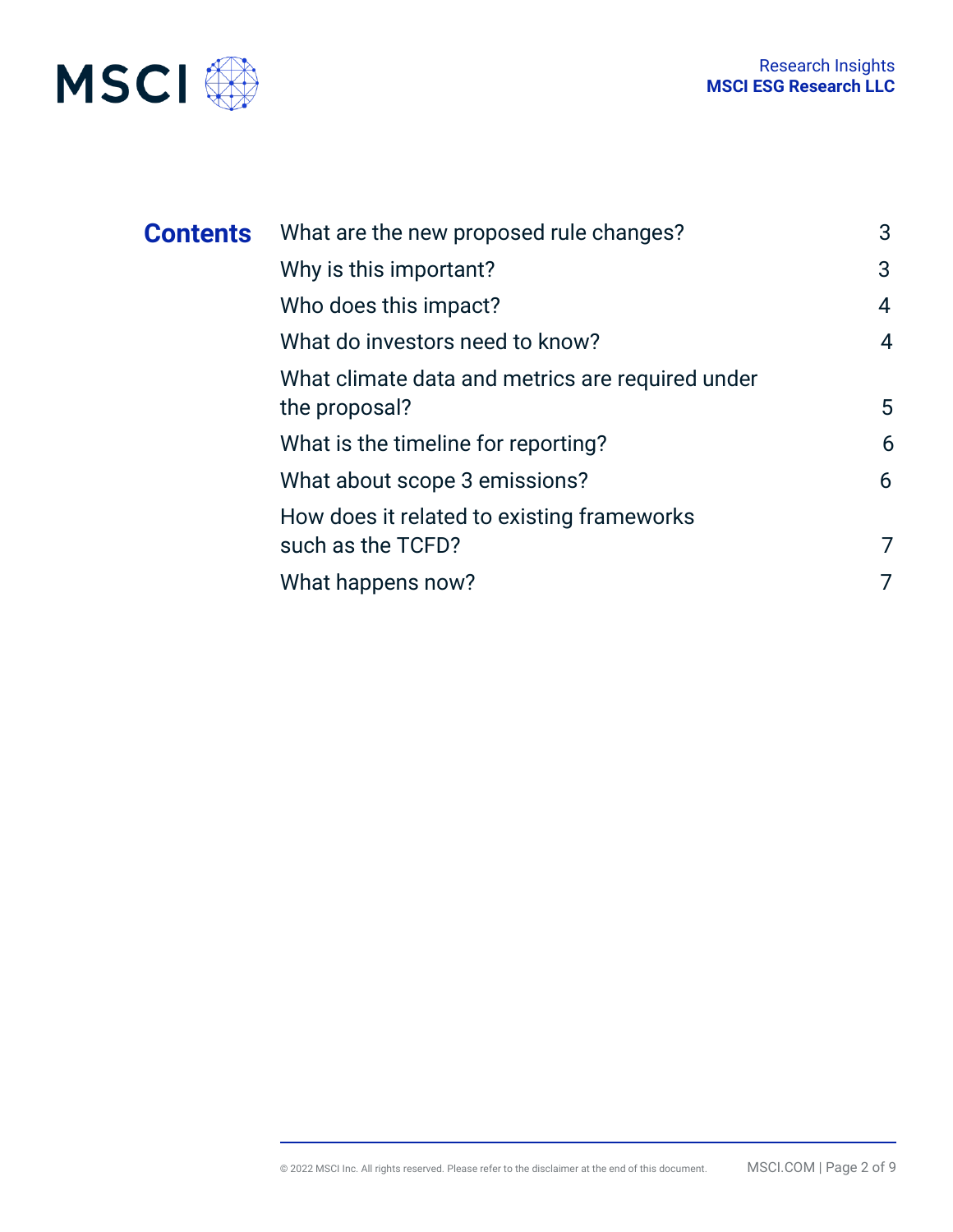

## **What are the new proposed rule changes?**

On March 21, 2022, the U.S. Securities and Exchange Commission (SEC) published its proposed rule changes on the enhancement and standardization of climate-related disclosures for investors.<sup>1</sup>

These include disclosure of:

- Physical and transition risks and the impact on the company's business and strategy. This is to include climate risks along the company's value chain. The location of the company's properties or processes exposed to physical risks should also be disclosed.
- Governance arrangements around climate risks.
- Risk management process for managing these risks.
- Transition plans and any climate-related targets, if the company has announced these.
- Description of scenario analysis used to assess climate risks, if used.
- Scope 1 and Scope 2 emissions. Scope 3 emissions, only if material and to be phased-in (not required for smaller companies).
- Information about an internal carbon price, if used.

## **Why is this important?**

The SEC's proposed rule is significant in many ways. It will bring the United States, the world's largest economy, into the fold of a growing list of countries who have begun to mandate climate disclosure requirements which are either fully or partially aligned with the TCFD. The SEC described this as a watershed moment for investors and financial markets as the disclosures will provide them

<span id="page-2-0"></span><sup>1</sup> The Enhancement and Standardization of Climate-Related Disclosures for Investors, Securities and Exchange Commission (SEC)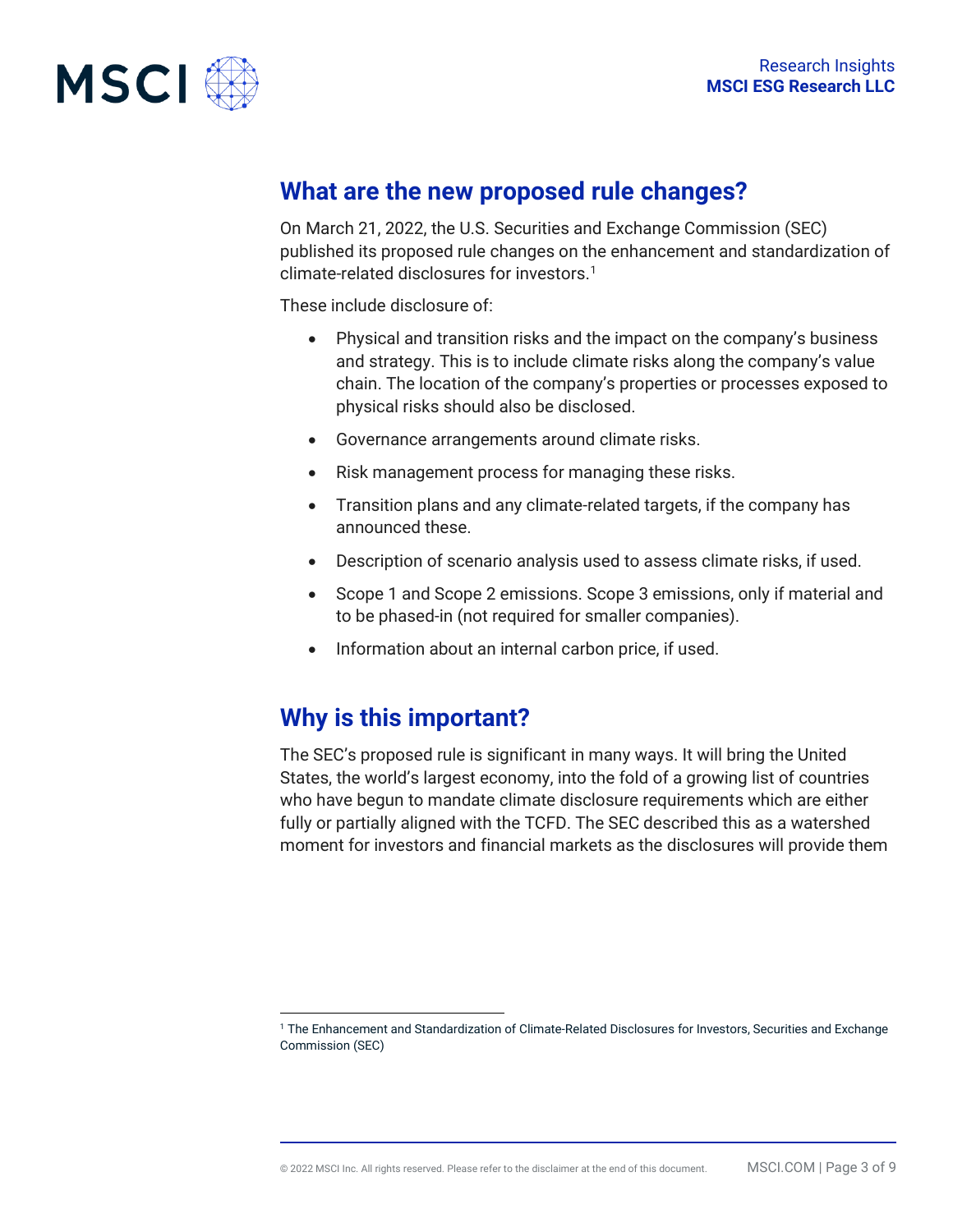

with consistent, comparable, and reliable information to evaluate the climaterelated risks faced by companies. $2$ 

## **Who does this impact?**

The disclosure requirements introduced by the proposed rule impact all SEC registrants, including both domestic and foreign private issuers with Exchange Act reporting obligations.<sup>[3](#page-3-1)</sup> According to the SEC, there were a total of 6,960 domestic and foreign private issuers who filed in 2020.

## **What do investors need to know?**

The SEC has said that they deem information around climate-related risks material for investors.[4](#page-3-2) The proposed rule will look to enhance and standardize mandatory climate-related information being disclosed by investee companies. Investors will therefore have access to the data and information they need to make climate-informed decisions around their capital allocation, portfolio construction and impact of future investments.

<span id="page-3-0"></span><sup>2</sup> Statement from Commissioner Allison Lee, March 21, 2022

<span id="page-3-1"></span><sup>3</sup> All registrants with Exchange Act reporting obligations pursuant to Exchange Act Section 13(a)688 or Section 15(d)689 and companies filing a Securities Act or Exchange Act registration statement.

<span id="page-3-2"></span><sup>4</sup> The Enhancement and Standardization of Climate-Related Disclosures for Investors, Securities and Exchange Commission (SEC)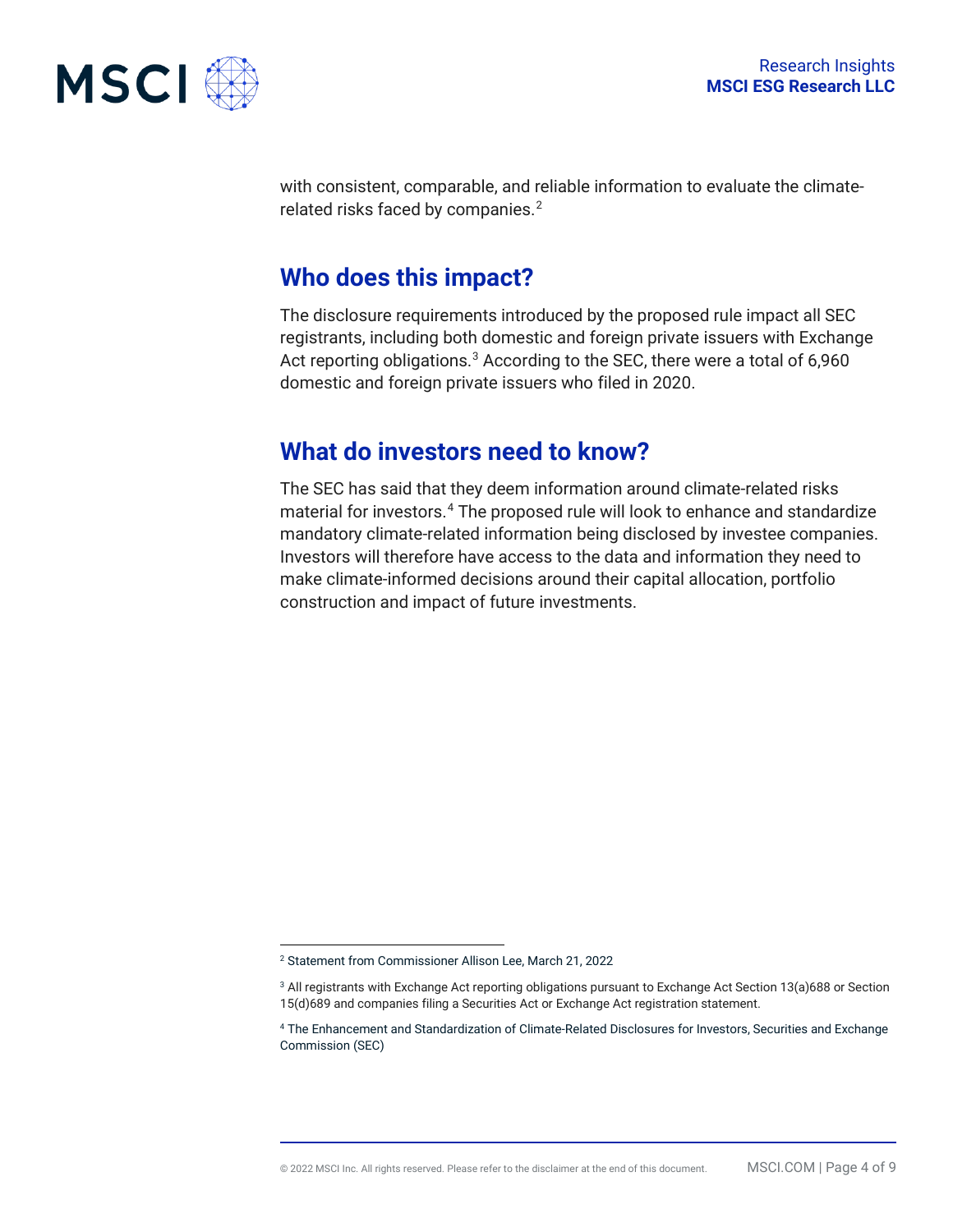

# **What climate data and metrics are required under the proposal?**

In its proposed rules, the SEC is requesting companies to disclose GHG emissions metrics for the financial year. The GHG metrics include:

- Scope 1 and 2 emissions
- Scope 3 emissions, only if material
- GHG intensity
- GHG emissions for historical periods
- Methodology and assumptions

The proposed rule also requires a company to disclose certain climate-related financial statement metrics, with the objective of increasing transparency for investors to assess how climate risks will impact the company's financial position.<sup>[5](#page-4-0)</sup> This includes:

- Financial impact metrics
- Expenditure metrics
- Financial estimates and assumptions

<span id="page-4-0"></span><sup>5</sup> The Enhancement and Standardization of Climate-Related Disclosures for Investors, Securities and Exchange Commission (SEC)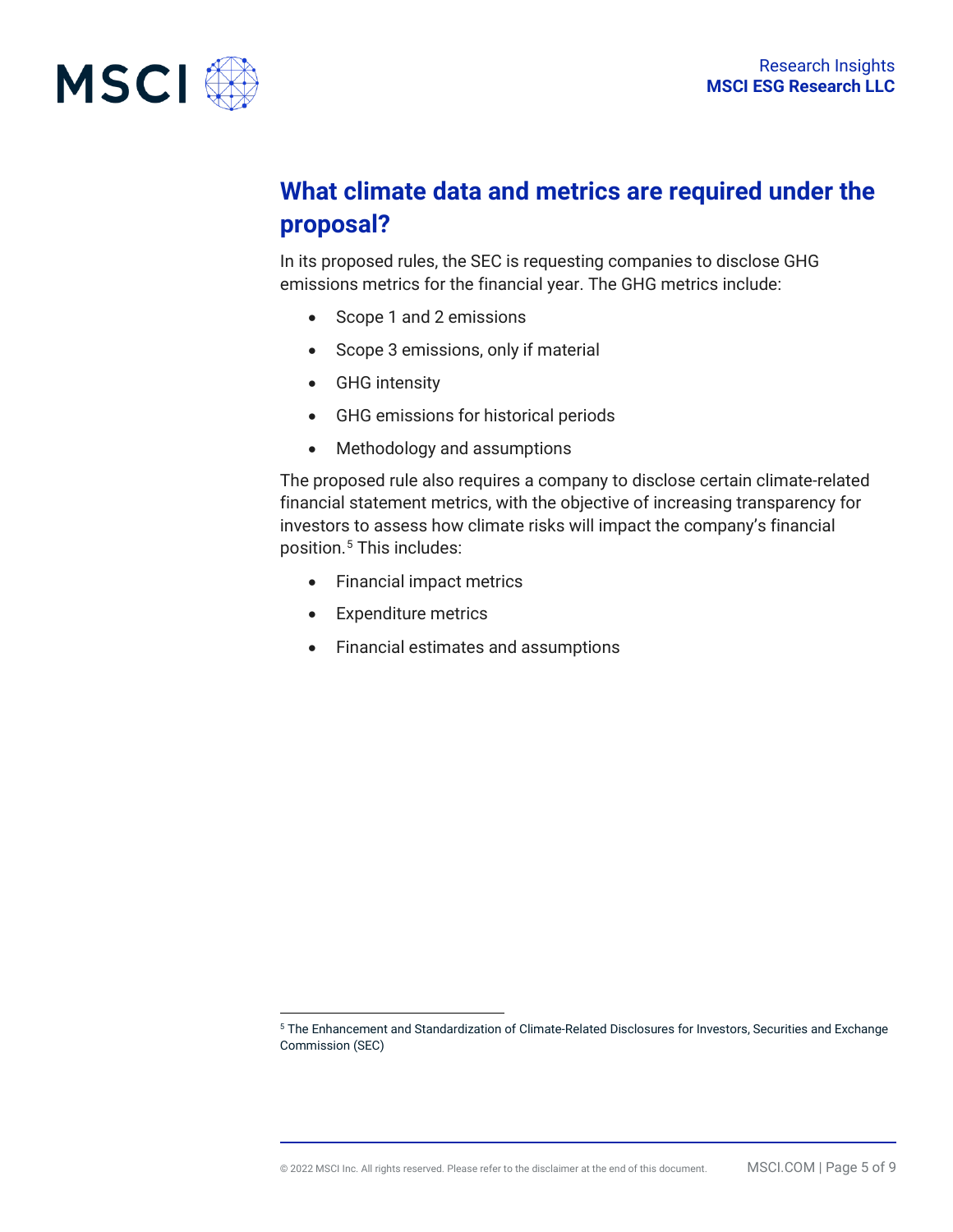

## **What is the timeline for reporting?**

The SEC is proposing a phased-in approach, with the reporting date being dependent on the company's filer status. If the final rule is introduced by December 2022, the following are the compliance dates proposed:

- Large-accelerated filers: fiscal year 2023 (to be filed in 2024). Largeaccelerated filers are defined by the SEC as an issuer with a public float of \$700mn or more.
- Accelerated and non-accelerated filers: fiscal year 2024 (to be filed in 2025). Accelerated filers are defined by the SEC as issuers with a public float of \$75mn or more, but less than \$700mn.
- Smaller reporting companies: fiscal year 2025 (to be filed in 2026). Smaller reporting companies are defined as issuers with a public float of less than \$250mn or had annual revenues of less than \$100mn and either no public float or a public float of less than \$700mn.

## **What about Scope 3 emissions?**

All companies in scope of the proposed rule would need to disclose their Scope 1 and Scope 2 greenhouse gas emissions. These are emissions that result directly or indirectly from facilities owned or activities controlled by the company.

The SEC would require some companies to also disclose Scope 3 emissions the emissions from upstream and downstream activities in a company's value chain. This only applies if Scope 3 emissions are material to investors or if the company had made a commitment that includes reference to Scope 3 emissions.

Reporting on Scope 3 emissions would also be phased-in according to the company's filer status and a safe harbor would apply. Smaller reporting companies would be exempt from Scope 3 disclosures.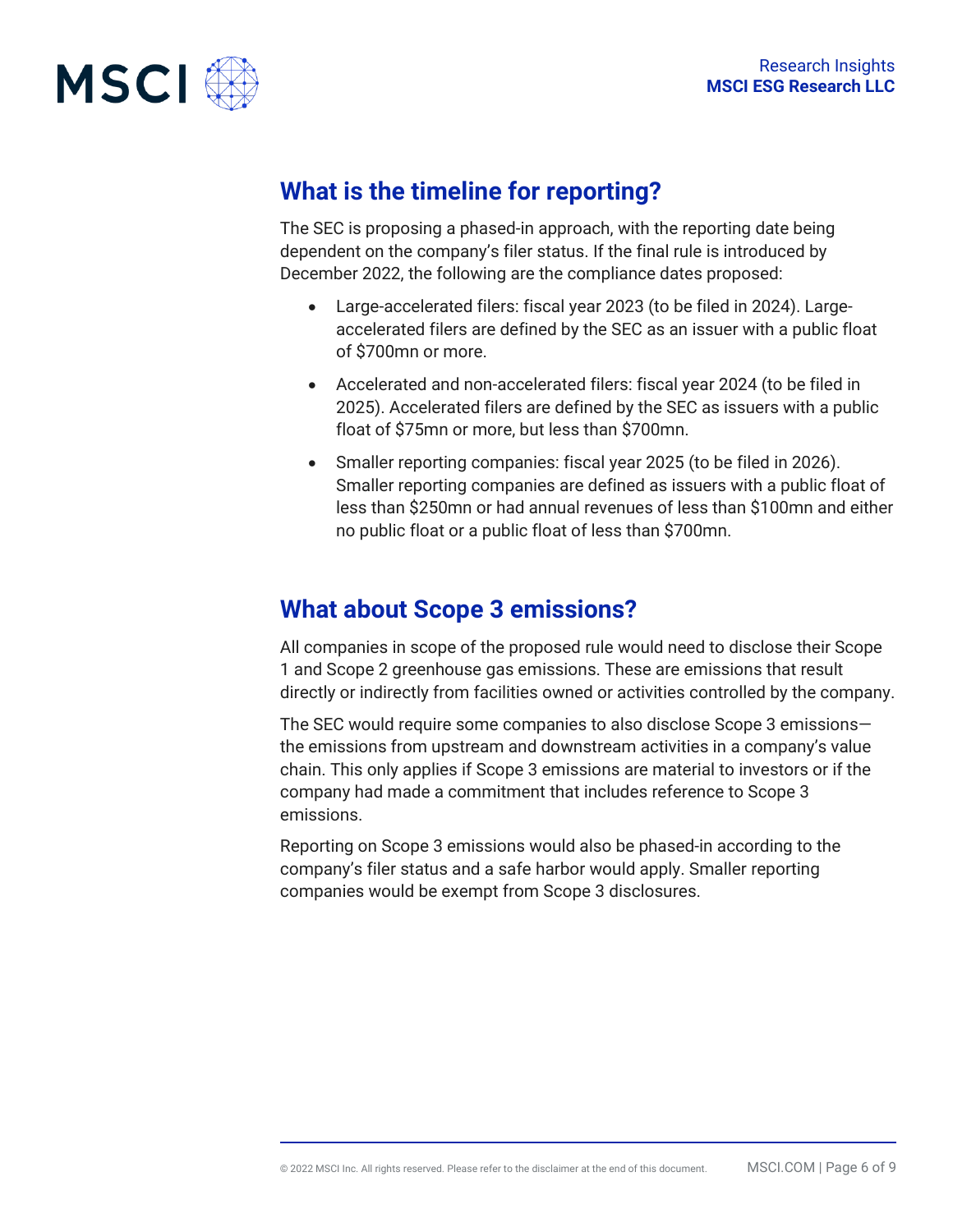

- Large-accelerated filers: Scope 3 emissions to be disclosed from fiscal year 2024 (filed in 2025).
- Accelerated and non-accelerated filers: Scope 3 emissions to be disclosed from fiscal year 2024 (filed in 2025).

For those companies who are accelerated or large accelerated filers, they will need to include an attestation report covering the disclosure of Scope 1 and Scope 2 emissions.

# **How does it relate to existing frameworks such as the TCFD?**

The proposed SEC rule is based in part on the framework recommended by the Taskforce for Climate-Related Financial Disclosures (TCFD). Since 2017, the TCFD has become widely accepted by issuers, investors and market participants around the world.<sup>[6](#page-6-0)</sup>

The SEC proposal includes mandatory measures across all four of the TCFD pillars: governance, strategy, risk management, metrics and targets. Furthermore, it asks companies to disclose information on all but one of the TCFD's core cross-industry metrics (no inclusion of remuneration metrics).

## **What happens now?**

The SEC has provided a period of public comment to gather feedback on the proposed rule. This extends to May 20, 2022 (which is 60-days after issuance of the proposed rule), or 30-days after publication of the proposed rule in the Federal Register (whichever date is later). The SEC will assess this feedback with the aim of incorporating it into the finalised rule.

<span id="page-6-0"></span><sup>6</sup> TCFD Status Report 2021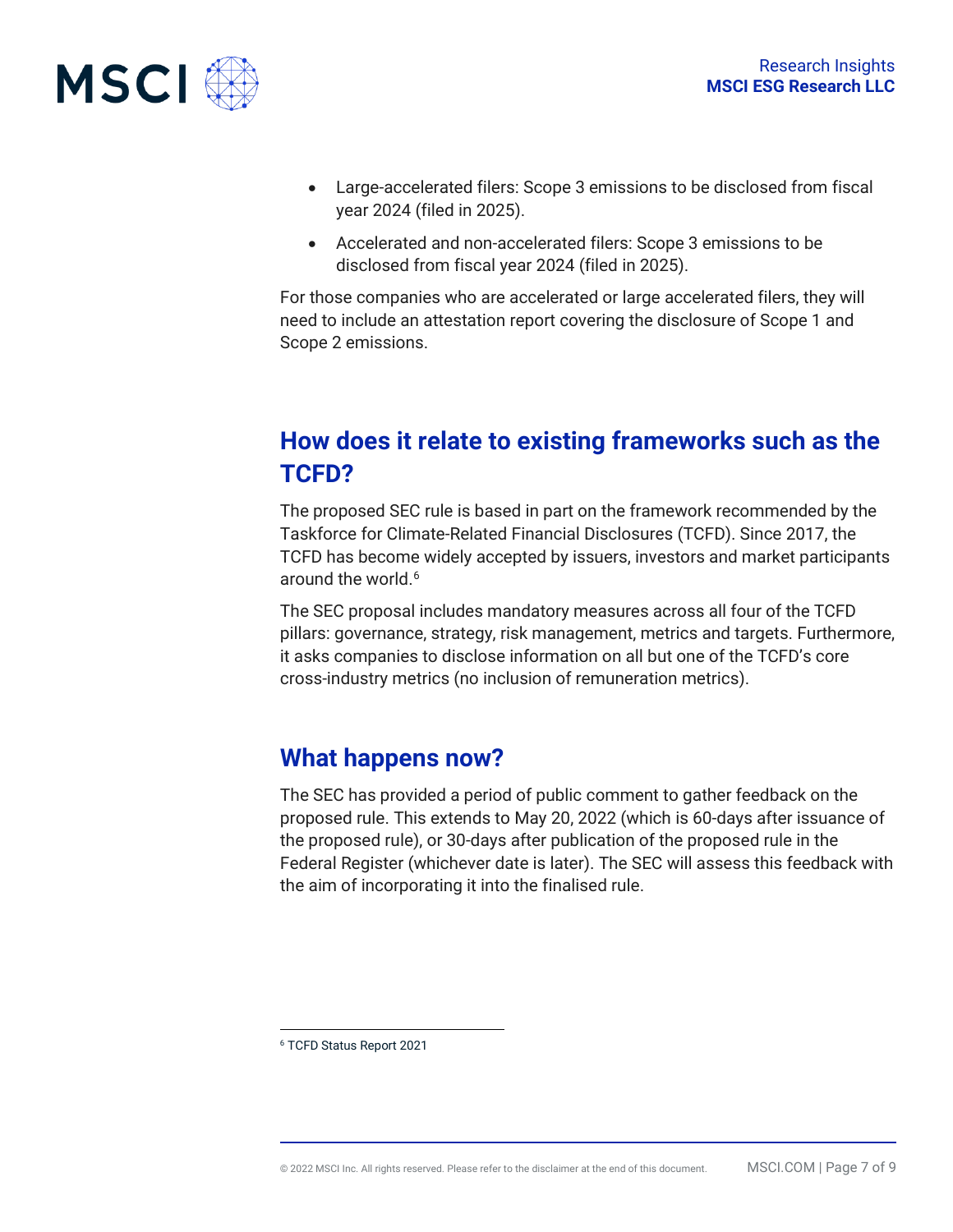



#### **Contact us**

| msci.com/contact-us |
|---------------------|
|                     |

**AMERICAS**

| Americas        | 1888 588 4567 *   |
|-----------------|-------------------|
| Atlanta         | + 1 404 551 3212  |
| <b>Boston</b>   | +1 617 532 0920   |
| Chicago         | + 1 312 675 0545  |
| Monterrey       | +52 81 1253 4020  |
| <b>New York</b> | +12128043901      |
| San Francisco   | +14158368800      |
| São Paulo       | + 55 11 3706 1360 |
| Toronto         | +1 416 628 1007   |

#### **EUROPE, MIDDLE EAST & AFRICA**

| Cape Town | +27 21 673 0100   |
|-----------|-------------------|
| Frankfurt | +49 69 133 859 00 |
| Geneva    | +41 22 817 9777   |
| London    | +44 20 7618 2222  |
| Milan     | +39 02 5849 0415  |
| Paris     | 0800 91 59 17 *   |

#### **ASIA PACIFIC**

| China North     | 10800 852 1032 *      |
|-----------------|-----------------------|
| China South     | 10800 152 1032 *      |
| Hong Kong       | +852 2844 9333        |
| Mumbai          | +91 22 6784 9160      |
| Seoul           | 00798 8521 3392 *     |
| Singapore       | 800 852 3749 *        |
| Sydney          | + 61 2 9033 9333      |
| Taipei          | 008 0112 7513 *       |
| <b>Thailand</b> | 0018 0015 6207 7181 * |
| Tokyo           | + 81 3 5290 1555      |

#### $* =$  toll free

#### About MSCI

MSCI is a leading provider of critical decision support tools and services for the global investment community. With over 50 years of expertise in research, data and technology, we power better investment decisions by enabling clients to understand and analyze key drivers of risk and return and confidently build more effective portfolios. We create industry-leading research-enhanced solutions that clients use to gain insight into and improve transparency across the investment process.

#### About MSCI ESG Research Products and Services

MSCI ESG Research products and services are provided by MSCI ESG Research LLC, and are designed to provide in-depth research, ratings and analysis of environmental, social and governance-related business practices to companies worldwide. ESG ratings, data and analysis from MSCI ESG Research LLC. are also used in the construction of the MSCI ESG Indexes. MSCI ESG Research LLC is a Registered Investment Adviser under the Investment Advisers Act of 1940 and a subsidiary of MSCI Inc.

To learn more, please visit [www.msci.com](http://www.msci.com/)